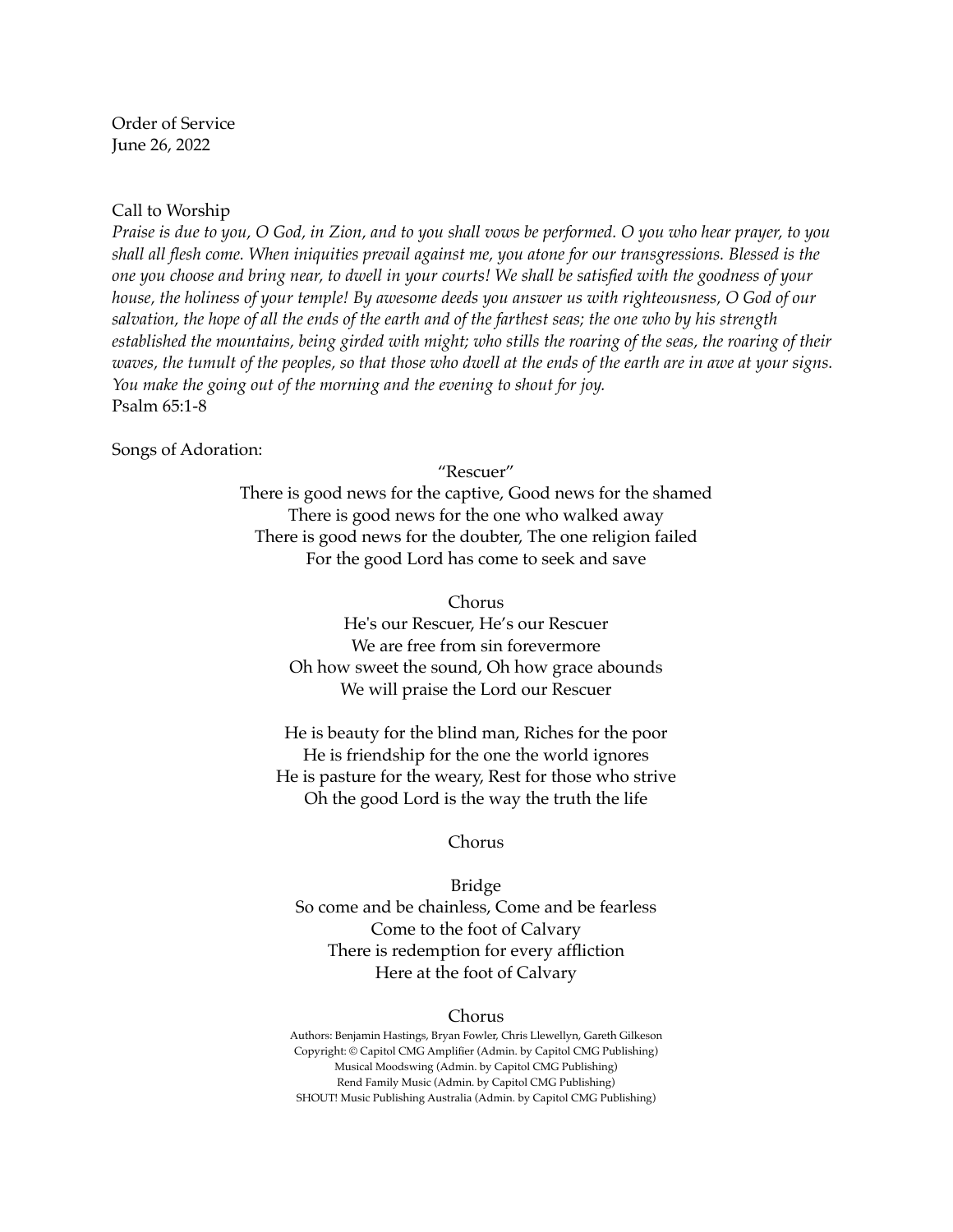Catechism Leader: How did Christ, being the Son of God, become man?

People: Christ, the Son of God, became man, by taking to himself a true body, and a reasonable soul, being conceived by the power of the Holy Ghost, in the womb of the Virgin Mary, and born of her, yet without sin.

Westminster Shorter Catechism, Q22

"All Hail the Power of Jesus Name" All hail the power of Jesus' name, Let angels prostrate fall Bring forth the royal diadem, And crown Him Lord of all Bring forth the royal diadem, And crown Him Lord of all

Ye chosen seed of Israel's race, Ye ransomed from the fall Hail Him who saves you by His grace, And crown Him Lord of all Hail Him who saves you by His grace, And crown Him Lord of all

Let every tongue and every tribe, On this terrestrial ball To him all majesty ascribe, And crown him Lord of all To him all majesty ascribe, And crown him Lord of all

Oh, that with all the sacred throng, We at his feet may fall We'll join the everlasting song, And crown him Lord of all We'll join the everlasting song, And crown him Lord of all Author: Edward Perronet (1780) Copyright: Public Domain

Corporate Prayer

## Scripture Lesson

*Since therefore the children share in flesh and blood, he himself likewise partook of the same things, that through death he might destroy the one who has the power of death, that is, the devil, and deliver all those*  who through fear of death were subject to lifelong slavery. For surely it is not angels that he helps, but he *helps the offspring of Abraham. Therefore he had to be made like his brothers in every respect, so that he might become a merciful and faithful high priest in the service of God, to make propitiation for the sins of the people. For because he himself has suffered when tempted, he is able to help those who are being tempted.* 

Hebrews 2:14-18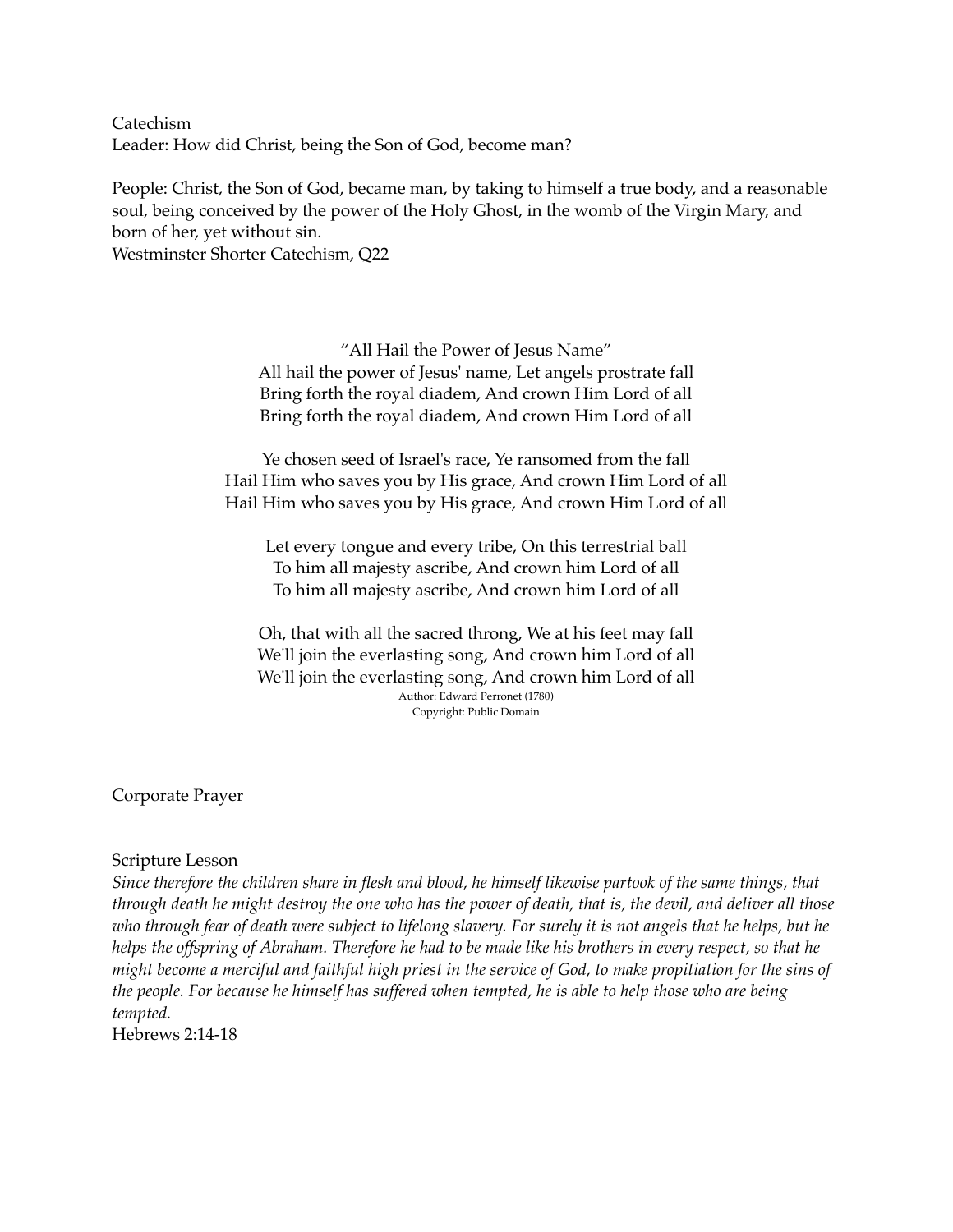Song of Redemption:

"Come Behold the Wondrous Mystery" Come behold the wondrous mystery, In the dawning of the King He the theme of heaven's praises, Robed in frail humanity In our longing, in our darkness, Now the light of life has come Look to Christ, who condescended, Took on flesh to ransom us

Come behold the wondrous mystery, He the perfect Son of Man In His living, in His suffering, Never trace nor stain of sin See the true and better Adam, Come to save the hell-bound man Christ the great and sure fulfillment, Of the law; in Him we stand

Come behold the wondrous mystery, Christ the Lord upon the tree In the stead of ruined sinners, Hangs the Lamb in victory See the price of our redemption, See the Father's plan unfold Bringing many sons to glory, Grace unmeasured, love untold

Come behold the wondrous mystery, Slain by death the God of life But no grave could e'er restrain Him, Praise the Lord; He is alive! What a foretaste of deliverance, How unwavering our hope Christ in power resurrected, As we will be when he comes Author: Matt Boswell © 2012 Bleecker Publishing (Admin. by Michael Bleecker)

McKinney Music, Inc. (Admin. by Music Services, Inc.)

## Gloria Patri

Glory be to the Father, glory be to the Son, glory be to the Spirit As it was in the beginning, is now and ever shall be World without end, amen amen, world without end

## The Apostles' Creed

I believe in God, the Father Almighty, Maker of heaven and earth; and in Jesus Christ His only Son, our Lord; Who was conceived by the Holy Spirit, born of the Virgin Mary, suffered under Pontius Pilate, was crucified, dead, and buried; the third day He rose again from the dead; He ascended into heaven, and sitteth at the right hand of God, the Father Almighty; from thence He shall come to judge the quick and the dead. I believe in the Holy Spirit, the holy catholic church\*, the communion of saints, the forgiveness of sins, the resurrection of the body, and the life everlasting. Amen.

\*catholic church here does not mean the Roman Catholic church, but the universal church (past and present) which includes both the saints of the church and the doctrines in the Scriptures.